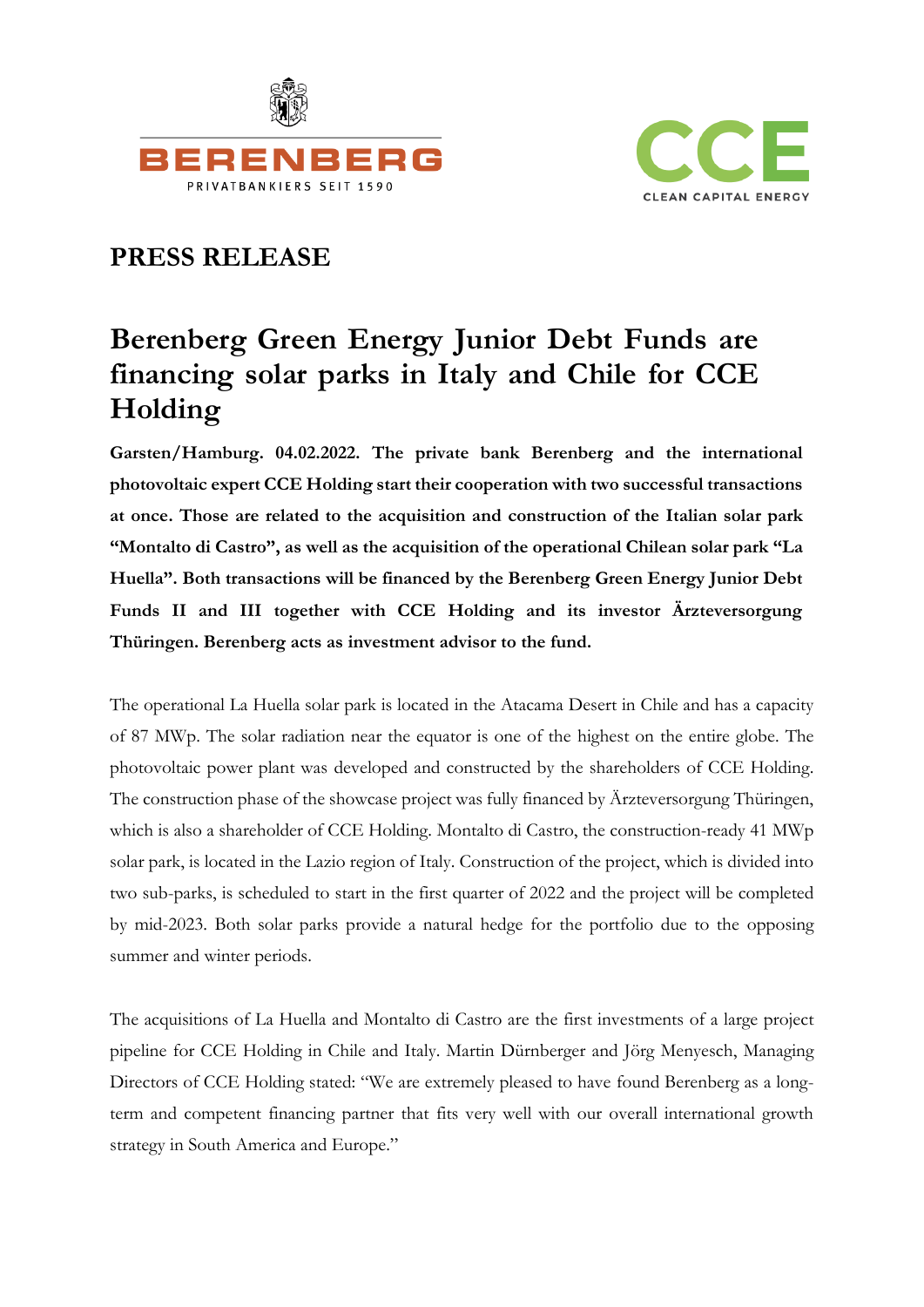



Torsten Heidemann, Head of Infrastructure & Energy of Berenberg said, "We are pleased to start our trustful business relationship with CCE in parallel with two projects and to enter the Chilean market together. For the debt funds we have launched, La Huella is the first project in South America and the Chilean market is particularly interesting for us and our investors due to its attractive PPA structures. In Italy, the market for photovoltaic projects such as Montalto di Castro is developing very well after the expiry of the feed-in tariff and represents an attractive target market for us. Last year, we financed six projects in Italy alone."

#### **About Berenberg**

Berenberg was founded in 1590 and is today one of Europe's leading private banks with its Wealth and Asset Management, Investment Bank and Corporate Banking divisions. The Hamburg-based bank is managed by general partners and has a strong presence in the financial centres of Frankfurt, London and New York. The Infrastructure & Energy business segment, which is part of Corporate Banking, advises clients and investors on all transaction, financing and project-related issues. Under the names Berenberg Green Energy Junior Debt Fund I II and III, Germany's oldest private bank has already launched three junior debt funds for professional investors with a total volume of around EUR 600 million. With the fourth Renewable Energy Debt Fund, lately launched end of 2021, Berenberg is further expanding its debt fund portfolio. The funds finance renewable energy investments worldwide in the form of junior debt and meet the high requirements of investors both in terms of their diversification and the implemented riskreturn profile. At the same time, Berenberg accelerates the global energy transition and thus make an important contribution to the environment. More information: [www.berenberg.com;](http://www.berenberg.com/) LinkedIn: www.linkedin.com/company/berenberg-bank

#### **About CCE Holding**

CCE Holding was founded from a joint venture of the two photovoltaic specialists Clean Capital Energy from Austria and enernovum from Germany together with Ärzteversorgung Thüringen. The company, headquartered in Vienna, Austria, focuses on the development, realisation, financing and management of large-scale ground-mounted PV systems as well as commercial rooftop PV installations. With its solution-oriented approach, reflecting many years of experience in the entire value chain, the company aims to make an important contribution to the global energy transition. In addition to Austria, the company is currently active in Italy, France, the Netherlands, Germany, Romania and Chile.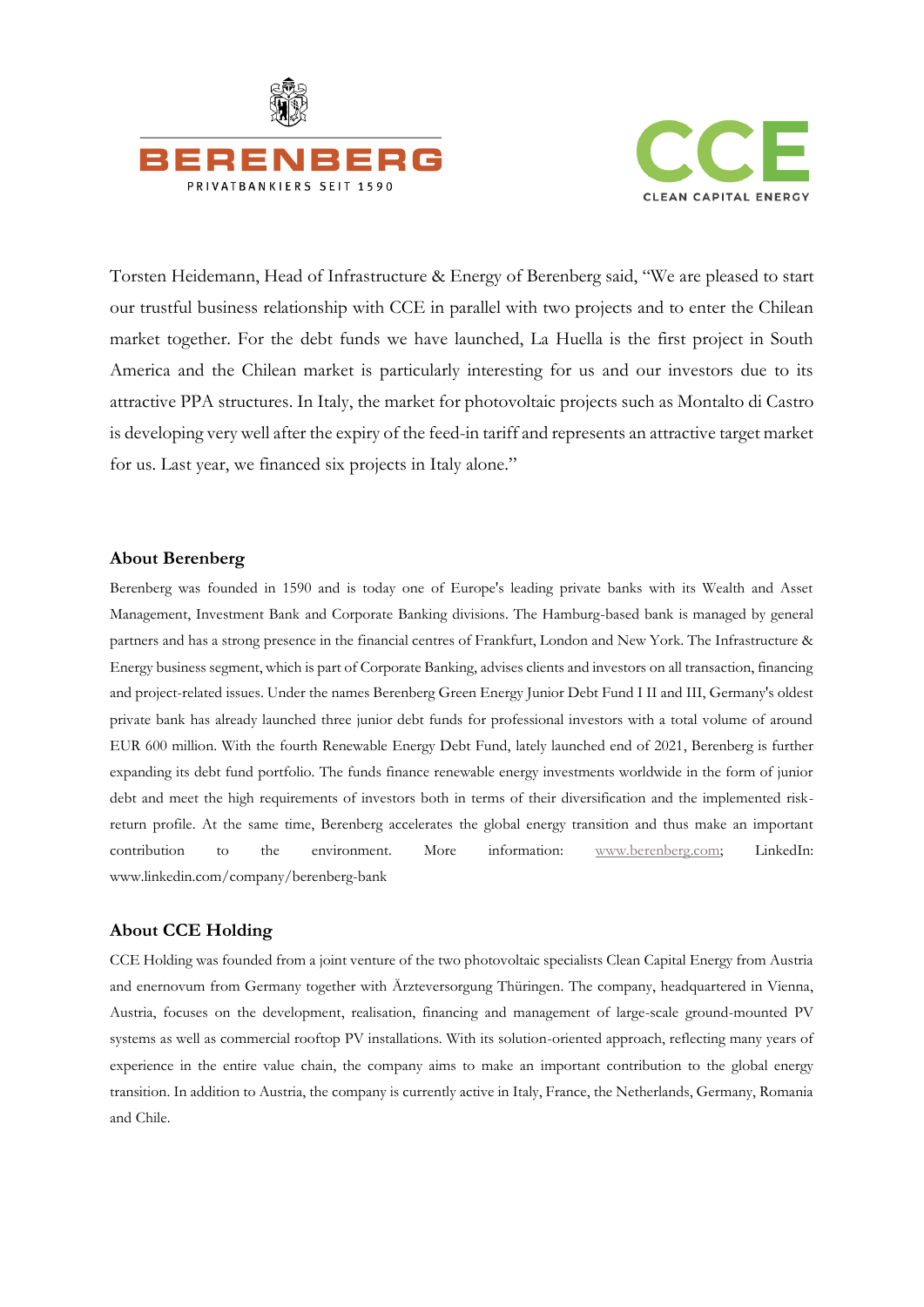



#### **Contact:**

**Berenberg**  Sandra Hülsmann Pressereferentin Phone: +49 40 350 60 83 57 Sandra.huelsmann@berenberg.de

## **CCE Holding GmbH**

Phone:  $+43$  (0)  $50$  264 – 0 presse@cc-energy.com

## **Menyesch PR GmbH (Enernovum)**

Phone: +49 40 3698630 [pv@m-pr.de](mailto:PV@m-pr.de)

**Important note:** This information is a marketing communication. It is intended exclusively for clients in the »professional investors« or »semiprofessional investors« client category pursuant to section 1 (19) nos. 32 and 33 KAGB. This information and references to issuers, financial instruments or financial products do not constitute an investment strategy recommendation pursuant to Article 3 (1) No. 34 Regulation (EU) No 596/2014 on market abuse (market abuse regulation) nor an investment recommendations pursuant to Article 3 (1) No. 35 Regulation (EU) No 596/2014, both provisions in connection with section 85 (1) of the German Securities Trading Act (WpHG). As a marketing communication this information does not meet all legal requirements to warrant the objectivity of investment recommendations and investment strategy recommendations and is not subject to the ban on trading prior to the publication of investment recommendations and investment strategy recommendations. This information is intended to give you an opportunity to form your own view of an investment. However, it does not replace a legal, tax or individual financial advice. Your investment objectives and your personal and financial circumstances were not taken into account. We therefore expressly point out that this information does not constitute individual investment advice. This information may only be distributed within the framework of applicable law and in particular not to citizens of the USA or persons resident in the USA. The statements made herein have not been audited by any external party, particularly not by an independent auditing firm. Only the Issue Document (including the Sub-Fund Annex, if applicable), the articles of association of the Company and the subscription form (hereinafter referred to collectively as the »Sales Documents«) are authoritative for a decision on this investment. When deciding to invest in a fund, not only the sustainability-related aspects but also all other characteristics of the fund should be taken into account. The Sales Documents are available free of charge in German from the Fund's Distributor. The business address of the Distributor is: Joh. Berenberg, Gossler & Co. KG (Berenberg), Neuer Jungfernstieg 20, 20354 Hamburg. A fund investment concerns the acquisition of units in the fund, and not in an underlying asset (e.g. shares in a company) as these are only owned by the fund. The statements contained in this information are based either on the company's own sources or on publicly accessible third-party sources, and reflect the status of information as of the date of preparation of the presentation stated below. Subsequent changes cannot be taken into account in this infromation. The information given can become incorrect due to the passage of time and/or as a result of legal, political, economic or other changes. We do not assume responsibility to indicate such changes and/or to publish an updated information. Past performance, simulations and forecasts are not a reliable indicator of future performance and custody fees may occur which can reduce overall performance. Future performance may be subject to taxation which depends on the personal situation of each investor